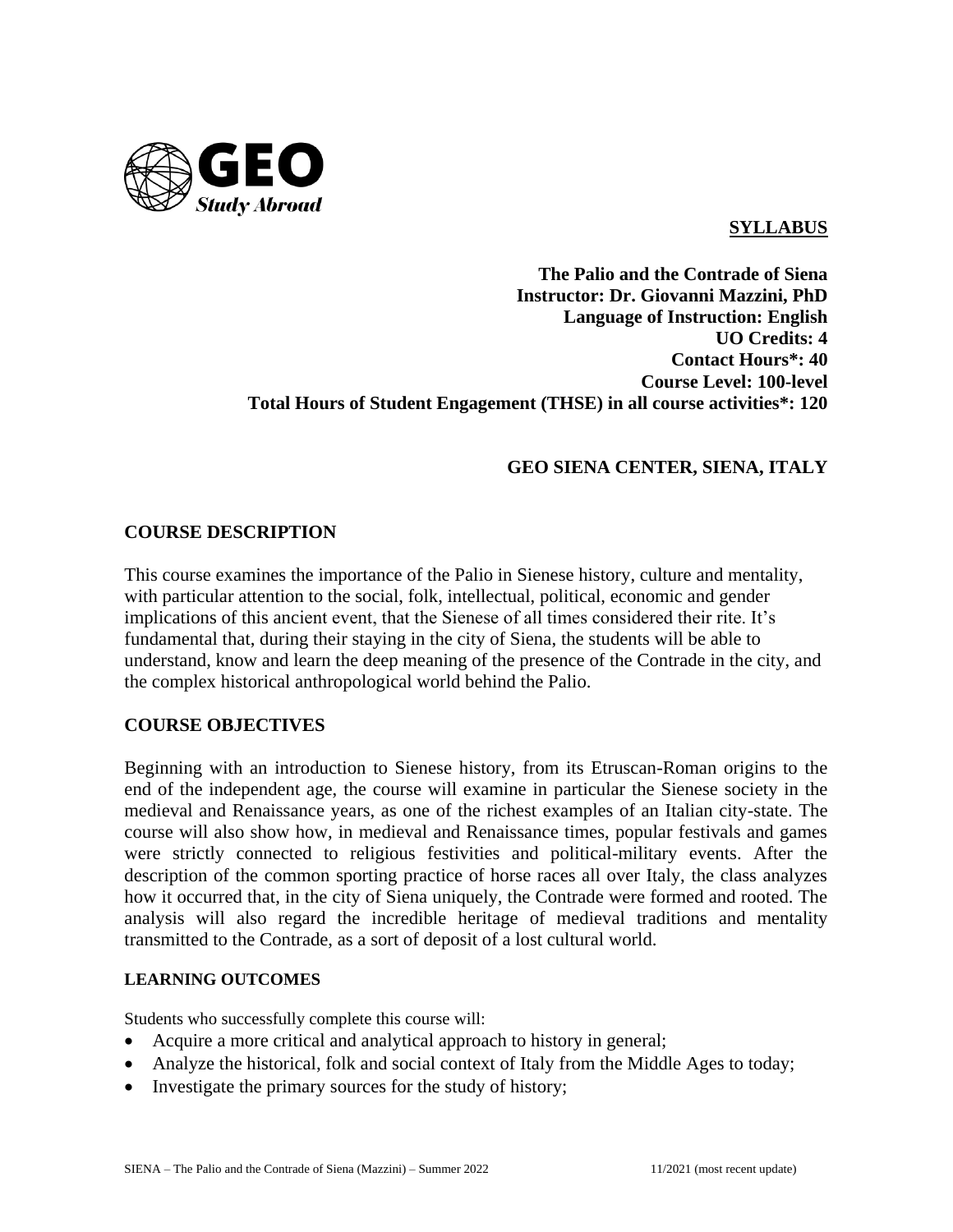- Identify and analyze the history of Italy, Tuscany and Siena, with special regards to its relevance in terms of peoples' identity;
- Analyze the historical and political context of civic traditions;
- Acquire a complete knowledge of the most important and famous popular festival in Italy, and through it a deep interpretation of the most consistent medieval cultural heritage.

### **GLOBAL LEARNING OUTCOMES:**

- **Perspective Taking:** Identify multiple perspectives while maintaining a value preference for own positioning (such as cultural, disciplinary, and ethical).
- **Cultural Diversity:** Describe the experiences of others historically or in contemporary contexts primarily through one cultural perspective, demonstrating some openness to varied cultures and worldviews.

### **INSTRUCTIONAL METHODOLOGY**

This course will employ lectures, seminars, discussions, and field studies that are intended to make the students draw the maximum advantage from the local context, a perfectly preserved Medieval social entity with the occasion of meeting members and leaders of the Contrade, in order to be able to develop skills of inter-personal and inter-cultural competence. The aim of this interdisciplinary course, which combines lectures with field-study activities, is to give to the students the possibility to learn all the main aspects of the most popular Italian (and maybe European) festival, also considering the relevant impact it had and continues to have on Sienese economy, attracting masses of national and international visitors.

In-class lectures and discussions, guided visits to peculiar sites such as: the oratory and museum of a Contrada, a Contrada stable, a Contrada "Società" (Club), the Basilica of Provenzano, the City Hall, the stables of Palio horses, monuments and historical archives will allow students to take in the course materials and apply it through critical thinking. Cultural experiences like typical dinners in the Contrade will also be incorporated. Lectures include PowerPoint projections and other visual and audio materials.

## **METHOD OF EVALUATION (GRADING)**

- Active class participation and class discussions (10%);
- Research project related to course contents (30%);
- Oral in-class presentations of the research project (30%);
- Final written exam  $(30\%)$

The research project will consist of a 10-15 slide Power Point Presentation on a topic related to course contents, chosen by the student or suggested by the instructor. The students will turn in the research project and give their oral presentations during week 3 or 4 (depending on the calendar). The final exam is a comprehensive in-class written test with 15 short essaystyle answers, of two hours.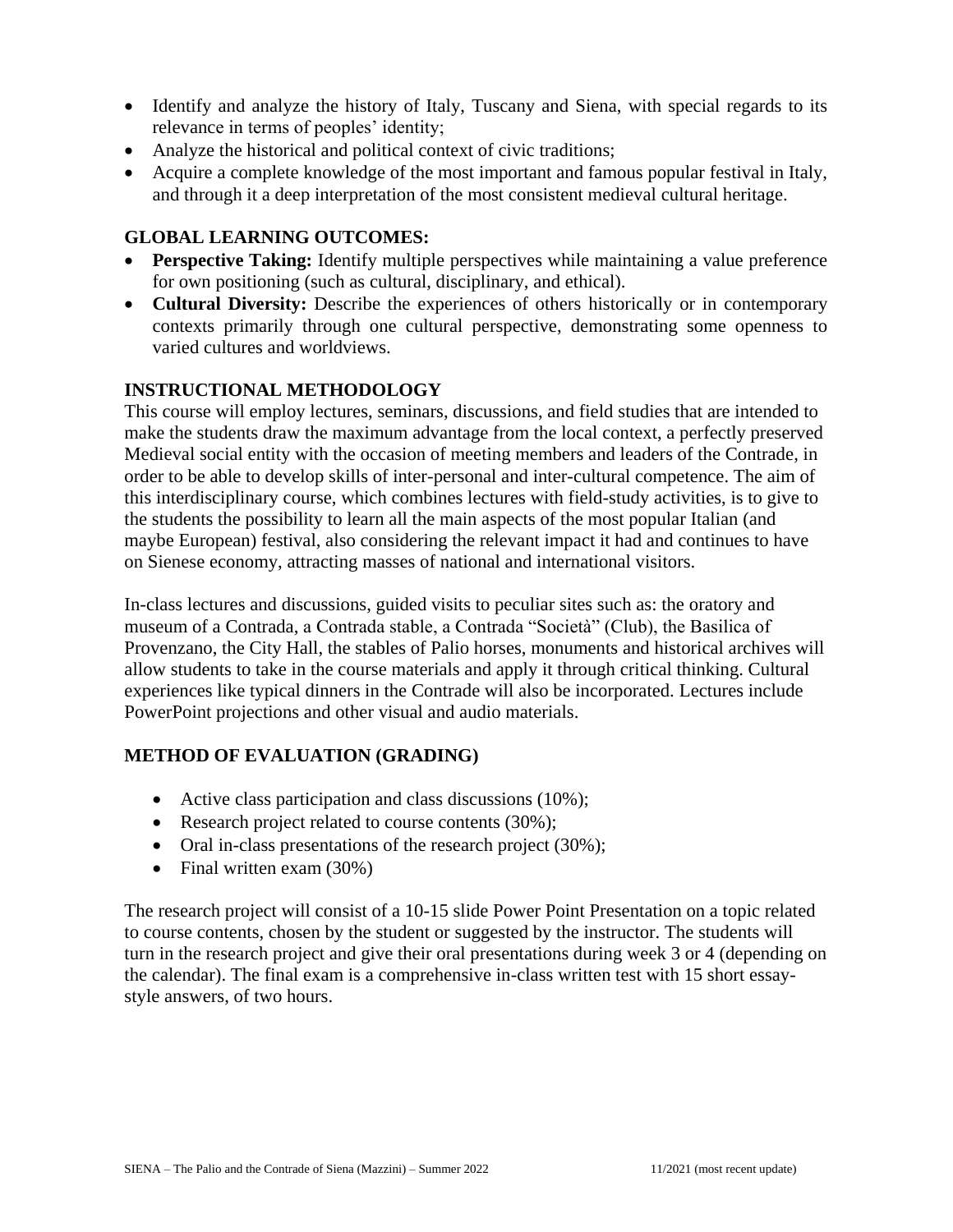# **COURSE OUTLINE**

**CONTENT:** (please be aware that the sequence and therefore the objects of the content, particularly regarding field-studies, may vary and be modified depending on the season and availability of the different locations to be visited)

## **Week 1**:

Introduction and presentation of the course. Projection of a documentary about the Palio. General introduction to Siena's History: from the Etruscan-Roman origins to the medieval Golden Age of the city under the Government of the Nine and the loss of independence.

- HOOK, *Siena. A City and its History*.
- JACKSON-NEVOLA, *Beyond the Palio: Urbanism and Ritual in Renaissance Siena*.
- BOWSKY, *A Medieval Italian Commune*, pp. 260-298.

The *Palio* horse races and other traditional festivals in medieval Italy.

Origins, traditions and political meaning of the ancient linear *Palio* horse race. Other typical popular and ritual games in medieval Siena: the *pugna*, the battle with helmets, the hail of stones*.*

- HEYWOOD, *Palio and Ponte*.
- FALASSI, *A Municipality, a Festival and a City*, pp. 8-11.
- FALASSI, *The contagious Myth: an Exploration of the Mythologies of the Palio*, pp. 63-90.
- CATONI, *Factious harmony*, pp. 225-272.

## **Week 2**:

Historical origins of the Sienese Contrade.

The Contrade in the  $16<sup>th</sup>$  century: their organization and participation in the Bull Hunt. The fall of the Sienese Republic: the Contrade survive to the tragedy.

- MAZZINI, *Organization and origins of the Contrade in their Participation in the Bull Hunts*, pp. 305-316.
- ASCHERI, *The Contrade: Their Historical Development and Connection with the Palio*, pp. 19-62.
- FALASSI, *A Municipality, a Festival and a City*, pp. 12-15.
- DUNDES-FALASSI, *La terra in piazza. An interpretation of the Palio of Siena*, pp. 11-16, 19-56*.*

## **Week 3**:

The 1600s: the invention of the *Palio* in the Piazza del Campo.

The Heraldry of the Contrade: origins and meanings of their symbols and names.

- TURRINI, *Threads of History. Contrade and Palio in the Documentary Sources*, pp. 259-304.
- FALASSI, *A Municipality, a Festival and a City*, pp. 16-19.
- DUNDES-FALASSI, *La terra in piazza. An interpretation of the Palio of Siena*, pp. 57-214*.*

The cult of the Virgin in the city.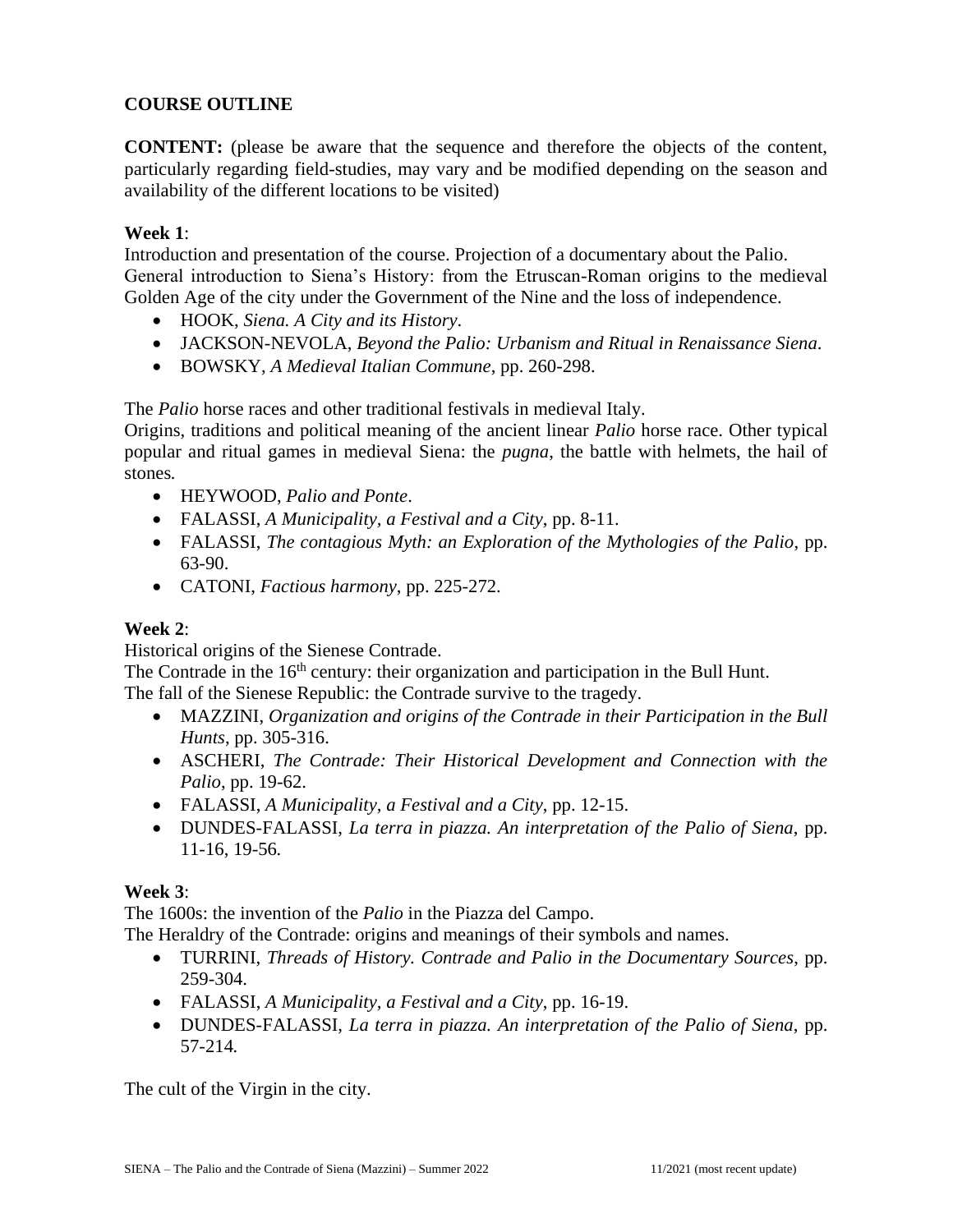The 1700s: the "Proclamation of Violante" about the Contrade's boundaries and the rules of the modern *Palio*.

The 1800s: from the Risorgimento to the Societies of Mutual Aid.

- ARGENZIANO, *The Origins and Development of the Iconography of the Madonna in Siena*, pp. 91-110.
- BISOGNI, *La Madonna di Provenzano*, pp.111-128.
- FALASSI, *A Municipality, a Festival and a City*, pp. 20-27.
- HEYWOOD, *Our Lady of August and the Palio of Siena.*
- JAMES, *Siena Early and Late*, pp. 220-237*.*

# **Week 4**:

Tradition and folk. The *Palio* in song. The *Palio* as a metaphor for the Sienese worldview. The 1900s: stories, memories and civic identity. The Contrade today .The *Palio* organization: from the drawing of the Contrade to the Race.

Review of course contents. Final research paper/project submission.

- HENRY, *Gaudenzia: Pride of the Palio.*
- FALASSI, *A Municipality, a Festival and a City*, pp. 28-47.
- SILVERMAN, *On the Uses of History in Anthropology,* pp. 413-436.
- FALASSI, *Siena's Festival*, pp. 9-88.

# **Written Final Exam**

## **COURSE READINGS**

All the required excerpts (in English) are available in the course packet and on the course's Canvas site, when applicable. The instructor is happy to suggest additional readings (both in English and Italian). Further sources, including archival ones, as well as documents and translations — when needed — are given to students for reading before or after class. Texts contained in the course-packet are excerpted from the following books:

- Argenziano, Raffaele. The Origins and Development of the Iconography of the Madonna in Siena, in M.A. Ceppari Ridolfi et al. (eds.),The Palio and its Image. History Culture and Representation of Siena's Festival. Siena: Nardini Editore, 2001.
- Ascheri, Mario. The Contrade: Their Historical Development and Connection with the Palio, in M.A. Ceppari Ridolfi et al. (eds.),The Palio and its Image. History Culture and Representation of Siena's Festival. Siena: Nardini Editore, 2001.
- Bisogni, Fabio. La Madonna di Provenzano, in M.A. Ceppari Ridolfi et al. (eds.),The Palio and its Image. History Culture and Representation of Siena's Festival. Siena: Nardini Editore, 2001.
- Bowsky, William M. A Medieval Italian Commune. Siena under the Nine, 1287-1355. Berkeley-Los Angeles-London: University of California Press, 1981.
- Catoni, Giuliano. Factious harmony, in Falassi, Alessandro and Catoni, Giuliano. Palio. English trans. Milano: Electa, 1983, pp. 225-272.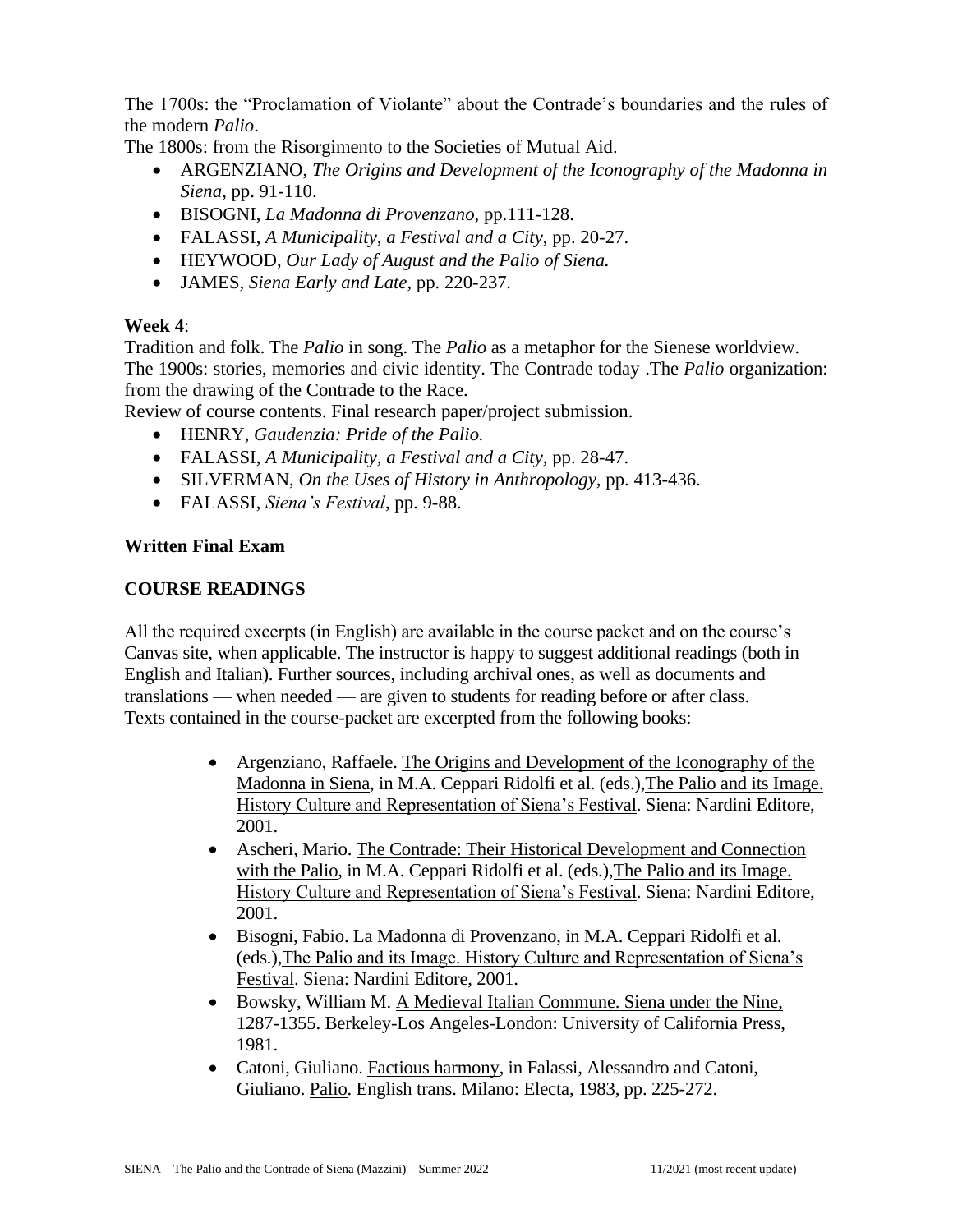- Dundes, Alan and Falassi, Alessandro. La terra in piazza. An interpretation of the Palio of Siena. Siena: nuova immagine, 2005.
- Falassi, Alessandro. A Municipality, a Festival and a City in Palio: the colors of Siena. Siena: Arti Grafiche Nencini, 1998, pp. 7-47.
- Falassi, Alessandro. Siena's Festival, in Falassi, Alessandro and Catoni, Giuliano. Palio. English trans. Milano: Electa, 1983, pp. 9-88.
- Falassi, Alessandro. The contagious Myth: an Exploration of the Mythologies of the Palio, in M.A. Ceppari Ridolfi et al. (eds.),The Palio and its Image. History Culture and Representation of Siena's Festival. Siena: Nardini Editore, 2001.
- Falassi, Alessandro and Catoni, Giuliano. Palio. English trans. Milano: Electa, 1983.
- Henry, Marguerite. Gaudenzia: Pride of the Palio. Chicago: Rand McNally, 1960.
- Heywood, William. Our Lady of August and the Palio of Siena. Siena: Enrico Torrini, 1899.
- ---. Palio and Ponte. London: Methuen and Co., 1904.
- Hook, Judith. Siena. A City and its History. London: Hamish Hamilton, 1979.
- Jackson, Ph. and Nevola, F. Beyond the Palio: Urbanism and Ritual in Renaissance Siena in Renaissance Studies.
- James, Henry. Siena Early and Late, in Italian Hours. New York: Penguin Books, 1995, pp. 220-237.
- Mazzini, Giovanni. Organization and origins of the Contrade in their Participation in the Bull Hunts, in M.A. Ceppari Ridolfi et al. (eds.),The Palio and its Image. History Culture and Representation of Siena's Festival. Siena: Nardini Editore, 2001.
- Silverman, Sydel. "On the Uses of History in Anthropology: the Palio of Siena". American Ethnologist, 6 (1979), pp. 413-436.
- Turrini, Patrizia. Threads of History. Contrade and Palio in the Documentary Sources, in M.A. Ceppari Ridolfi et al. (eds.),The Palio and its Image. History Culture and Representation of Siena's Festival. Siena: Nardini Editore, 2001.

## **RECOMMENDED READING:**

Civai, Mauro and Toti, Enrico. Palio: The Race of the Soul. English trans. Siena: AL.SA.BA., 2005.

# **BRIEF BIO of INSTRUCTOR**

**Giovanni Mazzini** earned an honors degree in Medieval History, and a doctoral degree (Ph. D) in Institutions and Archives at the University of Siena. He is a lecturer and a consultant in several academic conferences, events, seminars, congresses, exhibitions on Medieval and Renaissance History; published books, articles and essays on the political and military aspects of Medieval and Renaissance Siena. He also teaches Art History, History of Italian Food and Wine, and is expert archivist consultant. His current researches focus on the military organization of the Italian medieval communes, on urban social revolts in Italian cities (second half of the XIV century) and on the urbanistic transformations of Siena from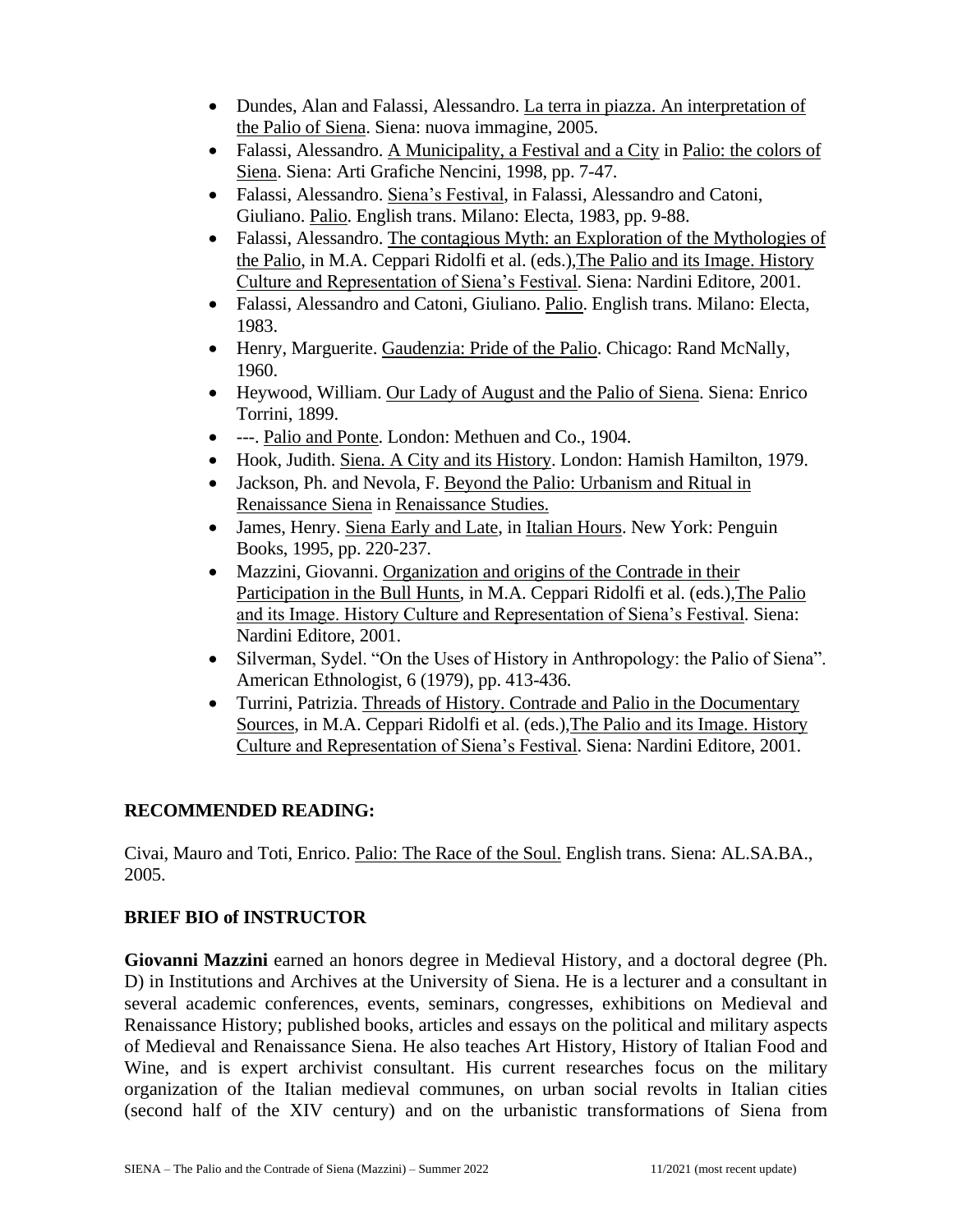Antiquity to the Middle Ages. He is also an officially licensed tourist guide. In particular, Giovanni Mazzini is deeply engaged in the life of his own Contrada and in the whole matter of the Palio; he is Archivist of the Contrada della Tartuca. He is currently considered the greatest expert in the History of the Sienese Contrade and the Palio, about which he published some relevant works. He frequently appears in documentaries and TV programs about the Palio. Since 2018 he is the co-anchorman of the live TV broadcasting of the Palio for the Rai TV (national public broadcasting television of Italy).

### **Standard citation needs to include:** APA

### **Academic Misconduct**

The University Student Conduct Code (available at [conduct.uoregon.edu\)](http://conduct.uoregon.edu/) defines academic misconduct. Students are prohibited from committing or attempting to commit any act that constitutes academic misconduct. By way of example, students should not give or receive (or attempt to give or receive) unauthorized help on assignments or examinations without express permission from the instructor. Students should properly acknowledge and document all sources of information (e.g. quotations, paraphrases, ideas) and use only the sources and resources authorized by the instructor. If there is any question about whether an act constitutes academic misconduct, it is the students' obligation to clarify the question with the instructor before committing or attempting to commit the act. Additional information about a common form of academic misconduct, plagiarism, is available at [researchguides.uoregon.edu/citing-plagiarism.](http://researchguides.uoregon.edu/citing-plagiarism)

#### **Attendance Policy:**

Successful progress of the program depends on the full cooperation of both students and faculty members. Regular attendance and active participation in class are essential parts of the learning process. Attendance at and participation in all class meetings and field-studies are required. More than TWO unjustified absences (that are not medically excused with a written certificate of the doctor or caused by serious sudden family and/or personal occurrences, as for example death of a family member) will result in a lowering of your grade by two percentage points for every unexcused absence.

### **Prohibited Discrimination and Harassment Reporting**

Any student who has experienced sexual assault, relationship violence, sex or gender-based bullying, stalking, and/or sexual harassment may seek resources and help at [safe.uoregon.edu.](http://safe.uoregon.edu/) To get help by phone, a student can also call either the UO's 24-hour hotline at 541-346-7244 [SAFE], or the non-confidential Title IX Coordinator at 541-346-8136. From the SAFE website, students may also connect to Callisto, a confidential, third-party reporting site that is not a part of the university.

Students experiencing any other form of prohibited discrimination or harassment can find information at [respect.uoregon.edu](https://titleix.uoregon.edu/respect.uoregon.edu) or [aaeo.uoregon.edu](https://titleix.uoregon.edu/aaeo.uoregon.edu) or contact the non-confidential AAEO office at 541-346-3123 or the Dean of Students Office at 541-346-3216 for help. As UO policy has different reporting requirements based on the nature of the reported harassment or discrimination, additional information about reporting requirements for discrimination or harassment unrelated to sexual assault, relationship violence, sex or gender based bullying, stalking, and/or sexual harassment is available at Discrimination  $\&$ [Harassment.](http://aaeo.uoregon.edu/content/discrimination-harassment)